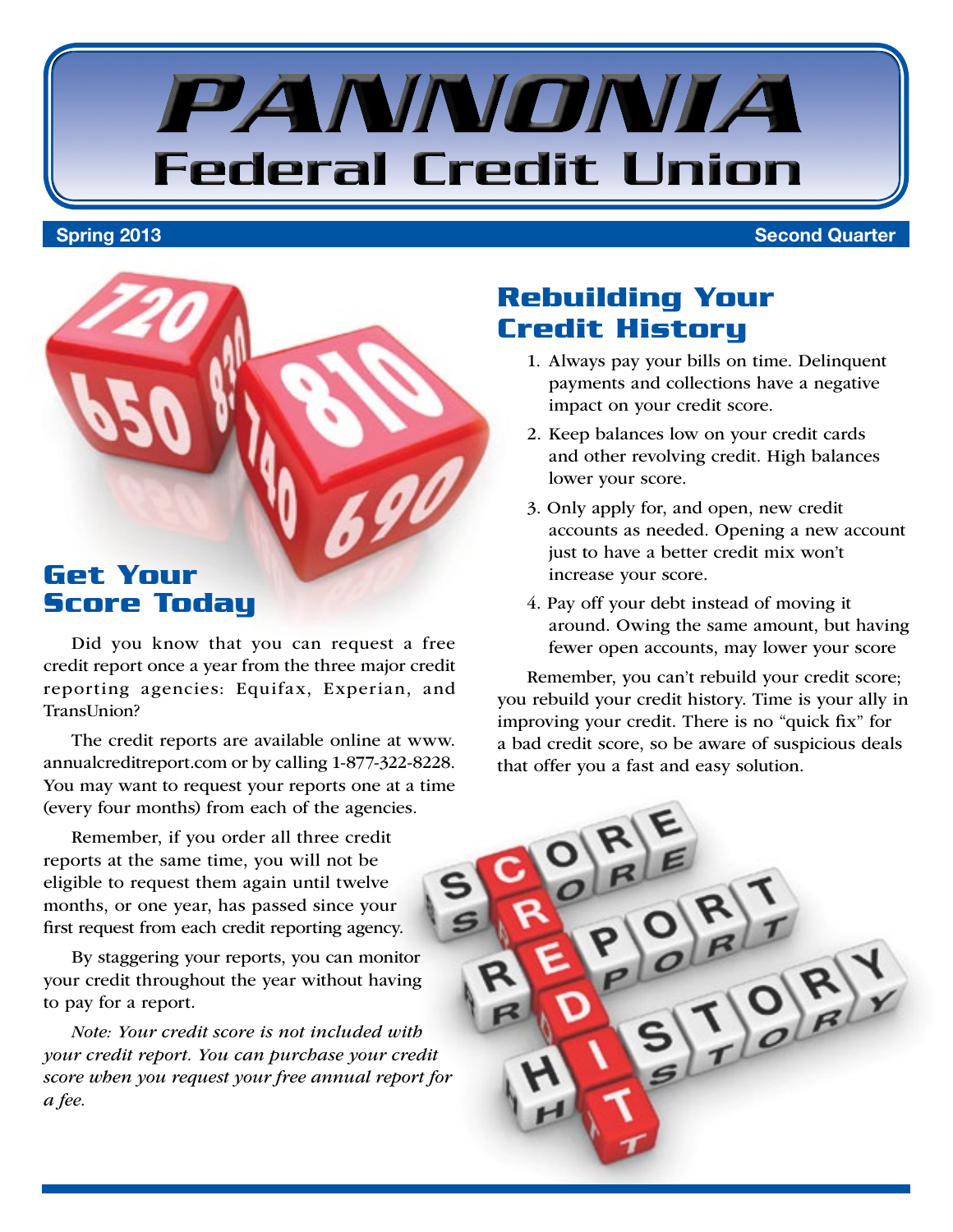# **FACTS: WHAT DOES PANNONIA FEDERAL CREDIT UNION DO WITH YOUR PERSONAL INFORMATION**

Why? Financial companies choose how they share your personal information. Federal law gives consumers the right to limit some but not all sharing. Federal law also requires us to tell you how we collect, share and protect your personal information. Please read this notice carefully to understand what we do.

**What?** The type of personal information we collect and share depend on the product or service you have with us. This information can include:

- Social Security Number and Income
- Account Balances and Payment History
- Credit History and Credit Scores

How? All financial companies need to share members' personal information to run their everyday business. In the section below, we list the reasons financial companies can share their members' personal information; the reason Pannonia Federal Credit Union chooses to share; and whether you can limit this sharing.

| Reasons we can share your personal information                                                                                                                                               |                                                                                                                                                                                                                                                                 | <b>Does Pannonia</b><br><b>Federal Credit</b><br><b>Union share?</b> | <b>Can You</b><br>Limit this<br>sharing? |
|----------------------------------------------------------------------------------------------------------------------------------------------------------------------------------------------|-----------------------------------------------------------------------------------------------------------------------------------------------------------------------------------------------------------------------------------------------------------------|----------------------------------------------------------------------|------------------------------------------|
| For our everyday business purposes - such as to process your transac-<br>tions, maintain your account(s), respond to court orders and legal investi-<br>gations, or report to credit bureaus |                                                                                                                                                                                                                                                                 | <b>Yes</b>                                                           | <b>No</b>                                |
| For our marketing purposes – to offer our products and services to you                                                                                                                       |                                                                                                                                                                                                                                                                 | N <sub>0</sub>                                                       | We don't share                           |
| For joint marketing with other financial companies                                                                                                                                           |                                                                                                                                                                                                                                                                 | <b>No</b>                                                            | We don't share                           |
| For our affiliates' everyday business purposes - information about your<br>transactions and experiences                                                                                      |                                                                                                                                                                                                                                                                 | <b>No</b>                                                            | We don't share                           |
| For our affiliates' everyday business purposes - information about your<br>creditworthiness                                                                                                  |                                                                                                                                                                                                                                                                 | <b>No</b>                                                            | We don't share                           |
| For our affiliates to market to you                                                                                                                                                          |                                                                                                                                                                                                                                                                 | N <sub>o</sub>                                                       | We don't share                           |
| For non-affiliates to market to you                                                                                                                                                          |                                                                                                                                                                                                                                                                 | <b>No</b>                                                            | We don't share                           |
| <b>What We Do</b><br>How does Pannonia Federal Credit<br>Union protect my personal infor-<br>mation                                                                                          | To protect your personal information from unauthorized access and use, we use<br>security measures that comply with federal law. these measures would include<br>computer safeguards and secured files and buildings.                                           |                                                                      |                                          |
| How does Pannonia Federal Credit<br>Union collect my personal informa-<br>tion?                                                                                                              | We collect your personal information, for example, when you:<br>• open an account or deposit money<br>• apply for a loan<br>We also collect your personal information from others, such as credit bureaus,<br>affiliates, or other companies.                   |                                                                      |                                          |
| Pannonia Federal Credit Union does<br>not share with affiliates                                                                                                                              | Federal law gives you the right to limit only<br>· sharing for affiliates' everyday business purposes - information about your<br>creditworthiness<br>· affiliates from using your information to market to you<br>• sharing for nonaffiliates to market to you |                                                                      |                                          |

### Questions? Call (215) 364-9900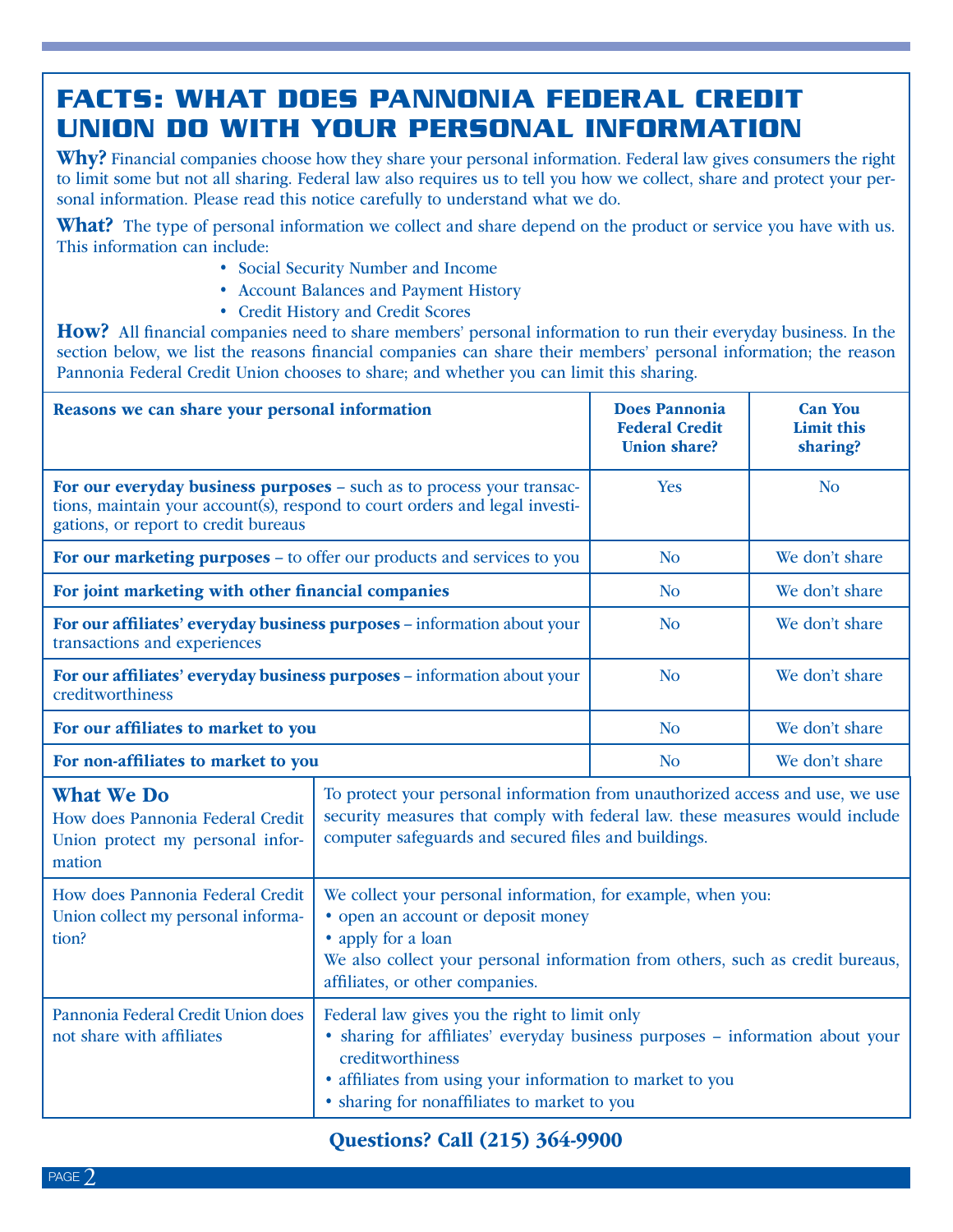# **Calendar of Events 2013**



*Pannonia Federal Credit Union Annual Meeting Wednesday, May 22, 2013*



*The credit union will be closed on Monday, May 27, 2013*

> Ţ I Ţ I

> Ī I I

> I I









*Pannonia Federal Credit Union is Celebrating our 75th year (1938-2013)*



# **Need a Vehicle? Stop, Shop & Buy**

If Old Man Winter was hard on your vehicle, it's time to spring into action. Your first destination: Pannonia Federal Credit Union for a pre-approved loan. With a pre-approval, you can shop around for that new car, truck or van, or one that is new-to-you.

Start narrowing down the list of acceptable vehicles. Once it's a reasonable length, it's time to set foot on the dealer's lot. Try not to fall in love with a particular vehicle. Keep your options open so you are in a better position to negotiate the best car for the best price. If you are uncomfortable with negotiating, bring along a friend or family member who isn't. Or conversely, shop alone but tell the salesperson that your spouse or significant other must be consulted before you can make the deal. This is the same negotiating tactic the salesperson will use on you when he or she says that your offer must be approved by the sales manager. Keep the fact you have been pre-approved out of the equation. Dealer financing is a profit center and if you disclose you already have a loan, the salesperson may try to make up the profit somewhere else in the transaction.

## **Keep Us Up-To-Date**

Have you moved, changed your mailing address, e-mail address, or your telephone number in the past year? Do you have a name change? If so, please let us know. It is important that the credit union has your current information on file. We want to make sure all communication and important notices from Pannonia Federal Credit Union reach you on time.

If you have a name change, you will need to come by the credit union to update your signature card. And, for your security, change of address requests must be made in writing and on the proper forms. Please contact Pannonia Federal Credit Union for more information. And don't forget, if you move out of state, you can continue being a member of the credit union: Once a member, always a member.

| Name<br>Print on Typess<br>Les Name Line<br>Name: Mal Initial |                                              | New Area Gody & Ed. No.<br>11 Strown        |  |
|---------------------------------------------------------------|----------------------------------------------|---------------------------------------------|--|
| OM                                                            | Not be served from Norte,<br>FUERWALKEEPS    |                                             |  |
| Address On Star & Zip                                         |                                              |                                             |  |
| New:                                                          | No. & Street Apt. Suite<br>PO Boy of RTJ No. |                                             |  |
| <b>Address</b>                                                | 4 in State & Zip.                            |                                             |  |
| Sign Here                                                     |                                              | Line New Arthurs on Effect<br>Account Notes |  |
|                                                               |                                              |                                             |  |



There is no greater joy nor greater reward than to make a fundamental difference in someone's life.

ı